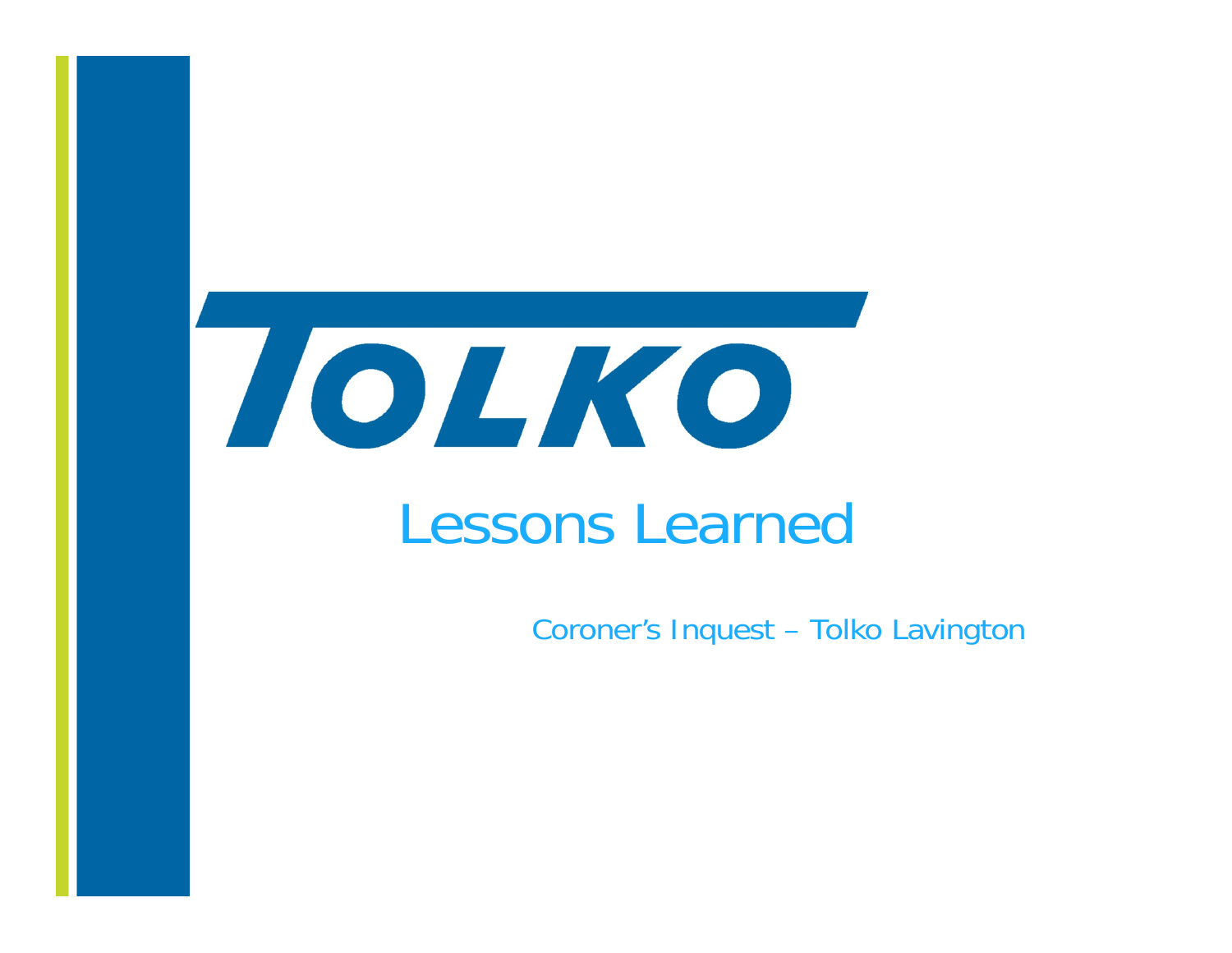#### Bradley Haslam

On June 15, 2013 Bradley Haslam, an 18 year old clean up employee, became entangled in the waste belt directly below the sawmill trimmer unscrambler.

Unfortunately, Bradley passed away from his injuries.

… here are our lessons learned.

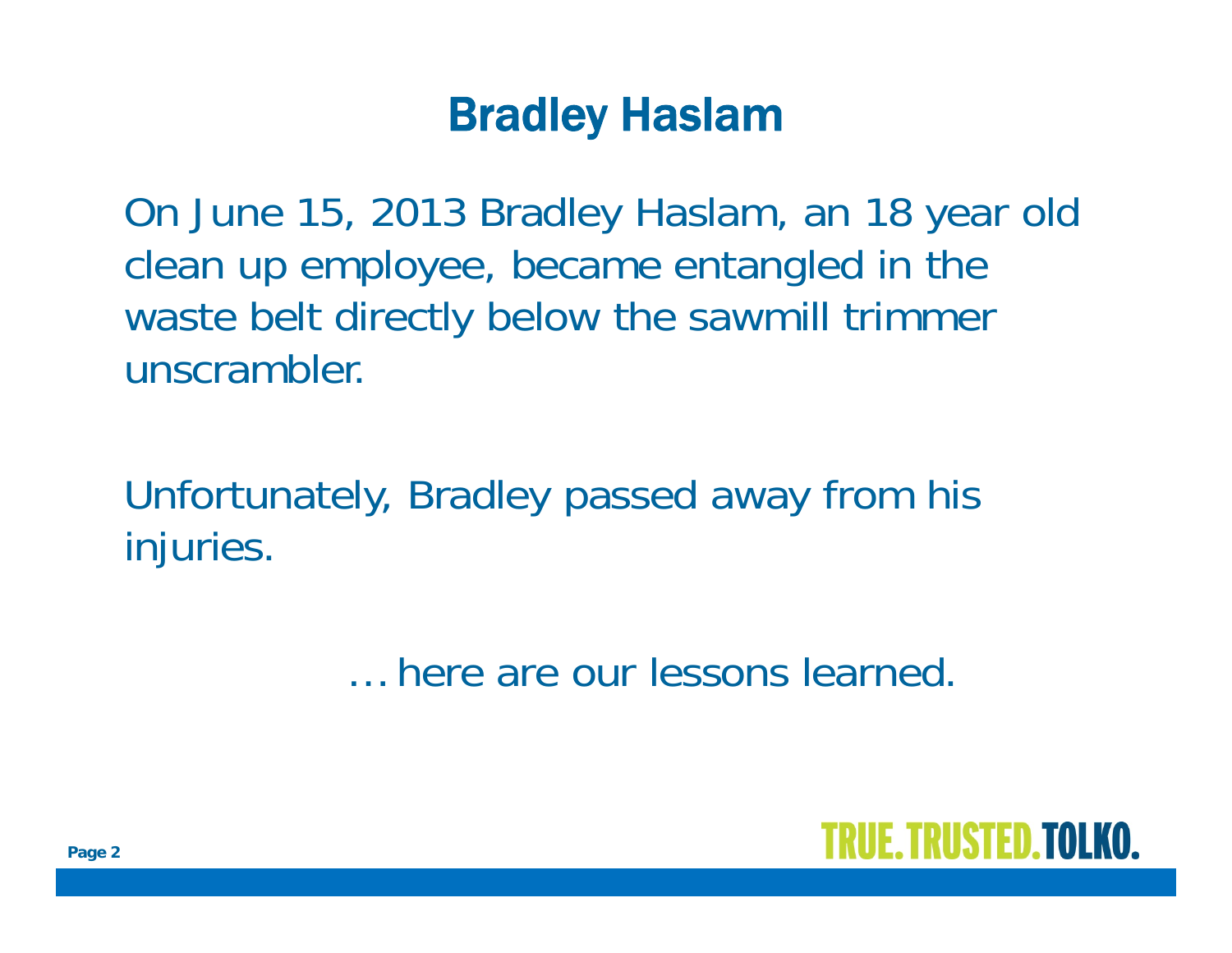#### Coroner's Recommendation

To produce an educational tool to share across all Tolko operations and industry that describes the lessons learned and depicts the safety standards accomplished since the death of Bradley Haslam.

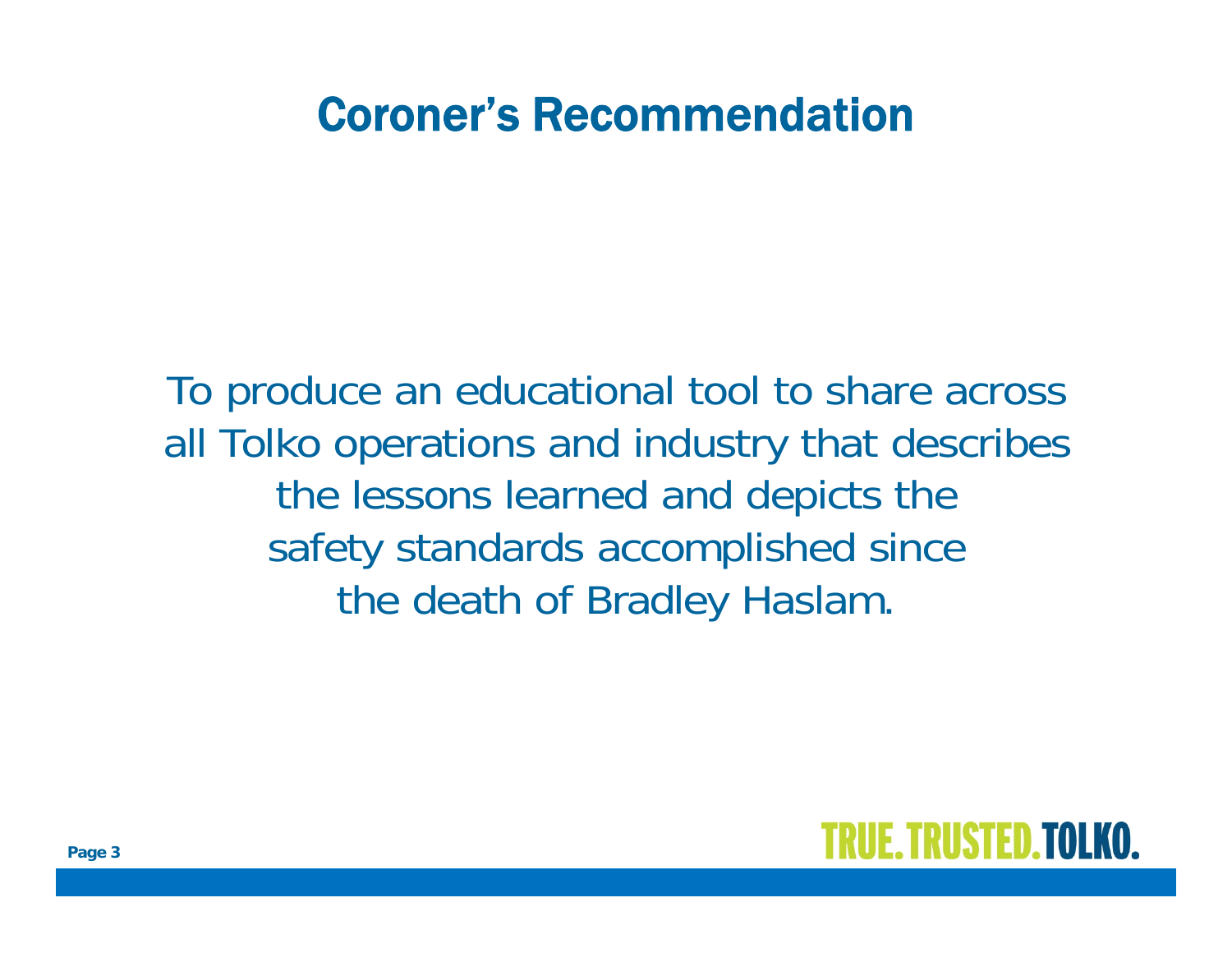## Identified Learnings

As a result of the investigation and inquiry, we have identified learnings in three key areas :

**≻Lockout** 

**≻Guarding** 

**>Supervision** 

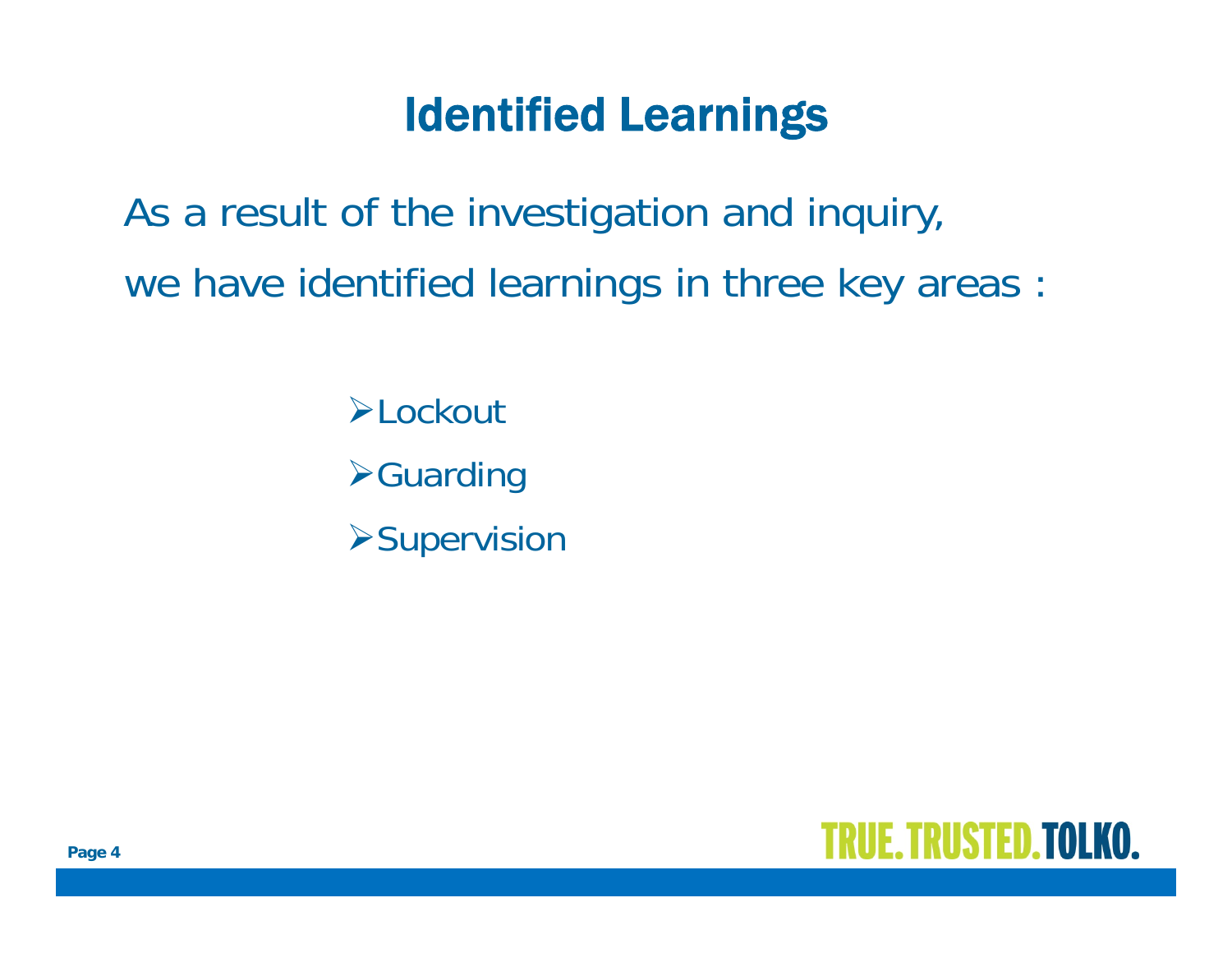# **Lockout**

#### **In the Past**

- $\bullet$  Tolko Lavington had lockout procedures in place for all the equipment and provided training on those procedures.
- However, our level of training was inconsistent and all employees were unclear on what the lockout standard was.
- We used a task specific non-area based lockout process.
- $\bullet$  This allowed the worker to complete a pre-work hazard assessment and lockout process on his/her own.
- $\bullet$  Signage was inconsistent, vague, and did not clearly communicate what was required.

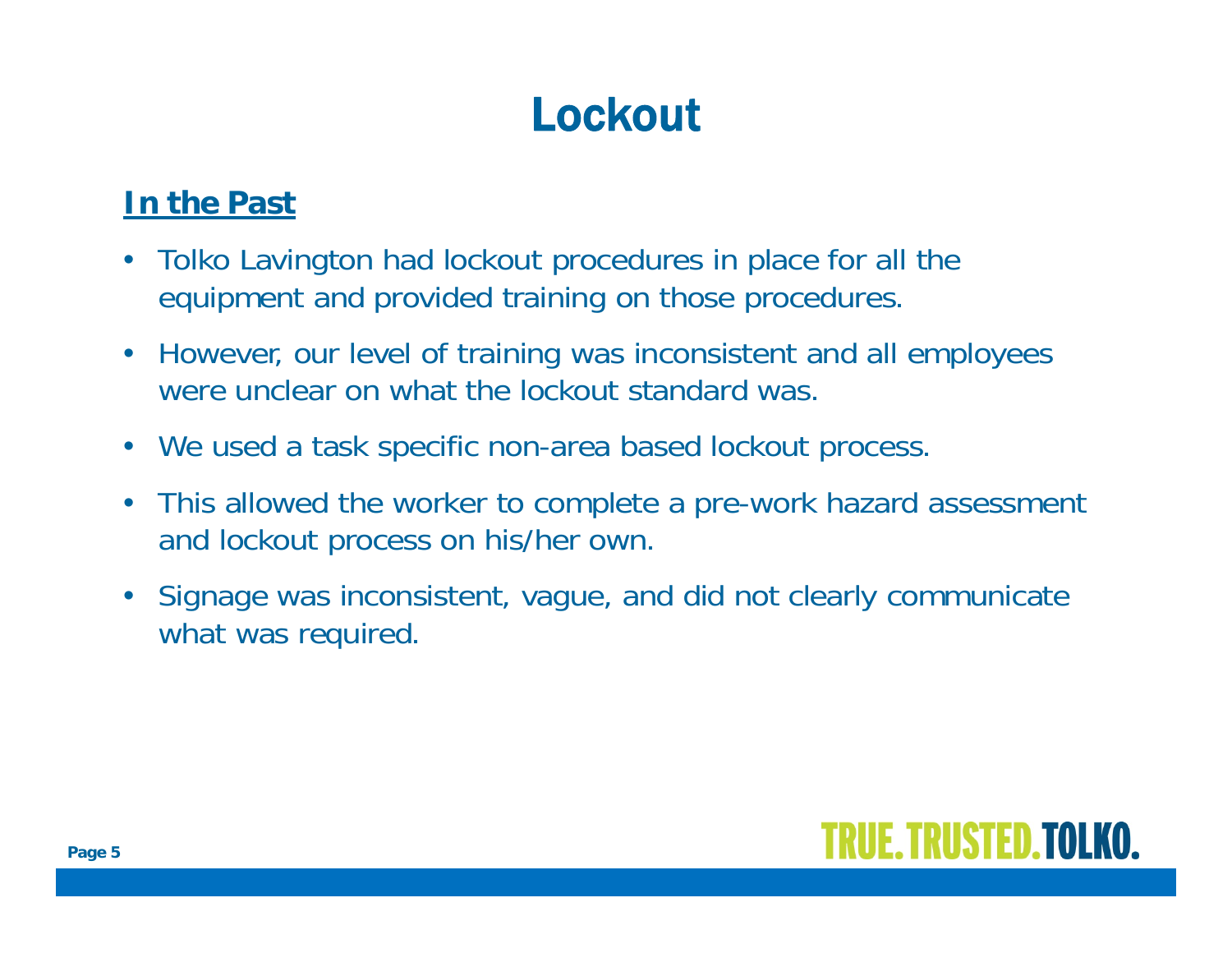# **Lockout**

#### **Lessons Learned**

- The Lavington Division is moving to an 'area based' lockout system.
- $\bullet$  This system mandates the required lockout(s) to enter into an area, or a specific piece of equipment, regardless of the work occurring.
- Lavington has improved its program on lockout
	- Enhanced new worker lockout training program.
	- Lockout buddy program put in place. (peer-to-peer verification)
	- Completion of Pre-job hazard assessment process (PASS) mandatory prior to lockout.
	- Introduced Supervisor Observation program to monitor compliance.

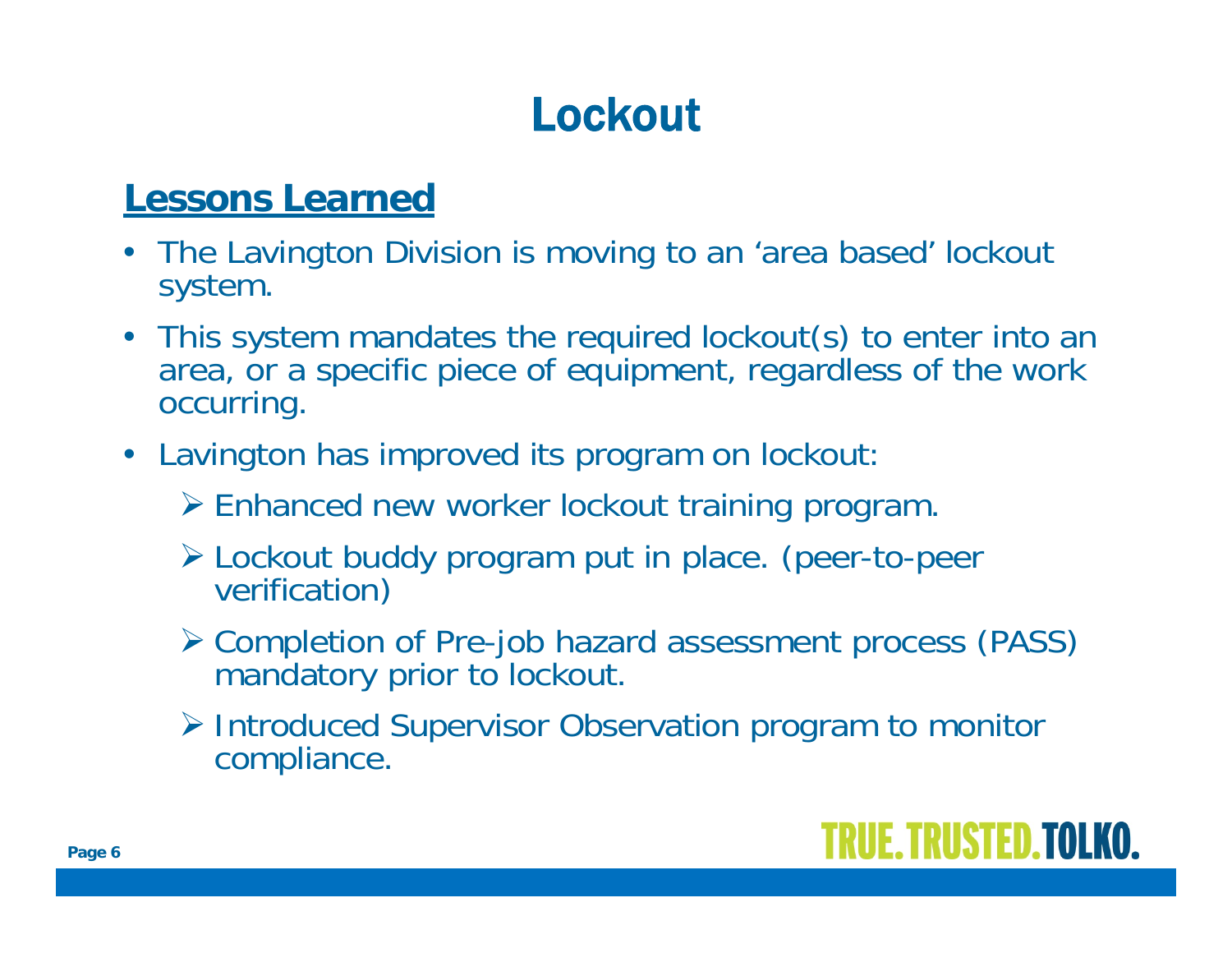# Guarding

#### **In the Past**

- The Lavington Division was upgrading its guarding on what we thought was an adequate Hazard and Risk Assessment process developed internally.
- The program was focused on minimum requirements for compliance based on recognized industry standards.
	- Guarding was not audited from a "how can this be defeated" perspective.
- The guarding improvement program was based on work areas and did not identify or prioritize deficiencies based on severity.

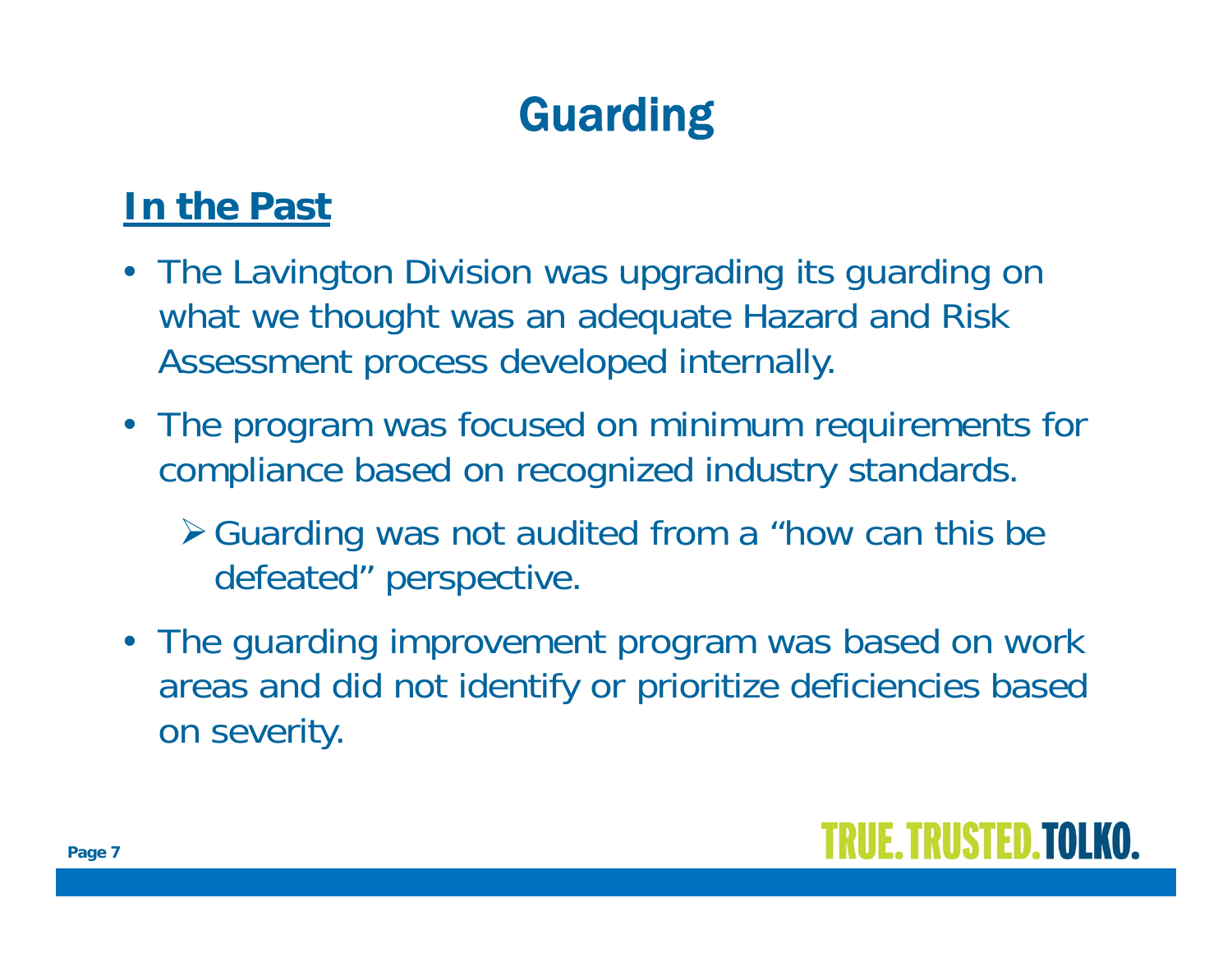## Guarding

**Lesson Learned**

Using WorkSafe BC Safeguarding Machinery and Equipment General Requirement template, ANSI and CSA standards, a comprehensive Hazard Recognition audit was done to prioritize the risk to workers.

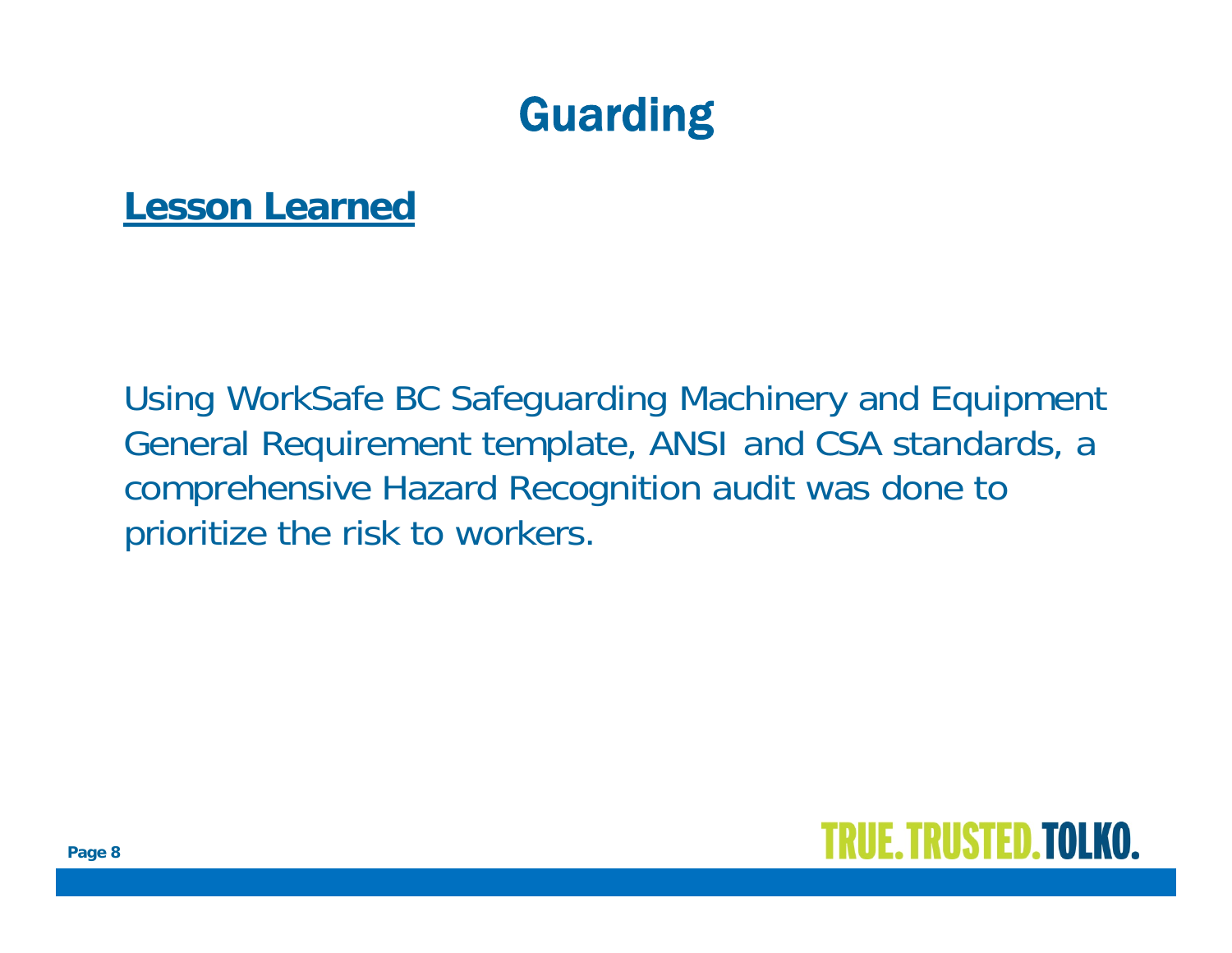# Guarding

#### **Lesson Learned**

- This process created Lavington's Guarding Inventory.
- With the Guarding Inventory system in place, Lavington focused on the most severe hazards first.
- Procurement process involves guarding specification requirements under the CSA and ANSI standards.
- Guarding has become a continuous improvement process in addition with the Plant Safety Committee completing a guarding audit twice per year.

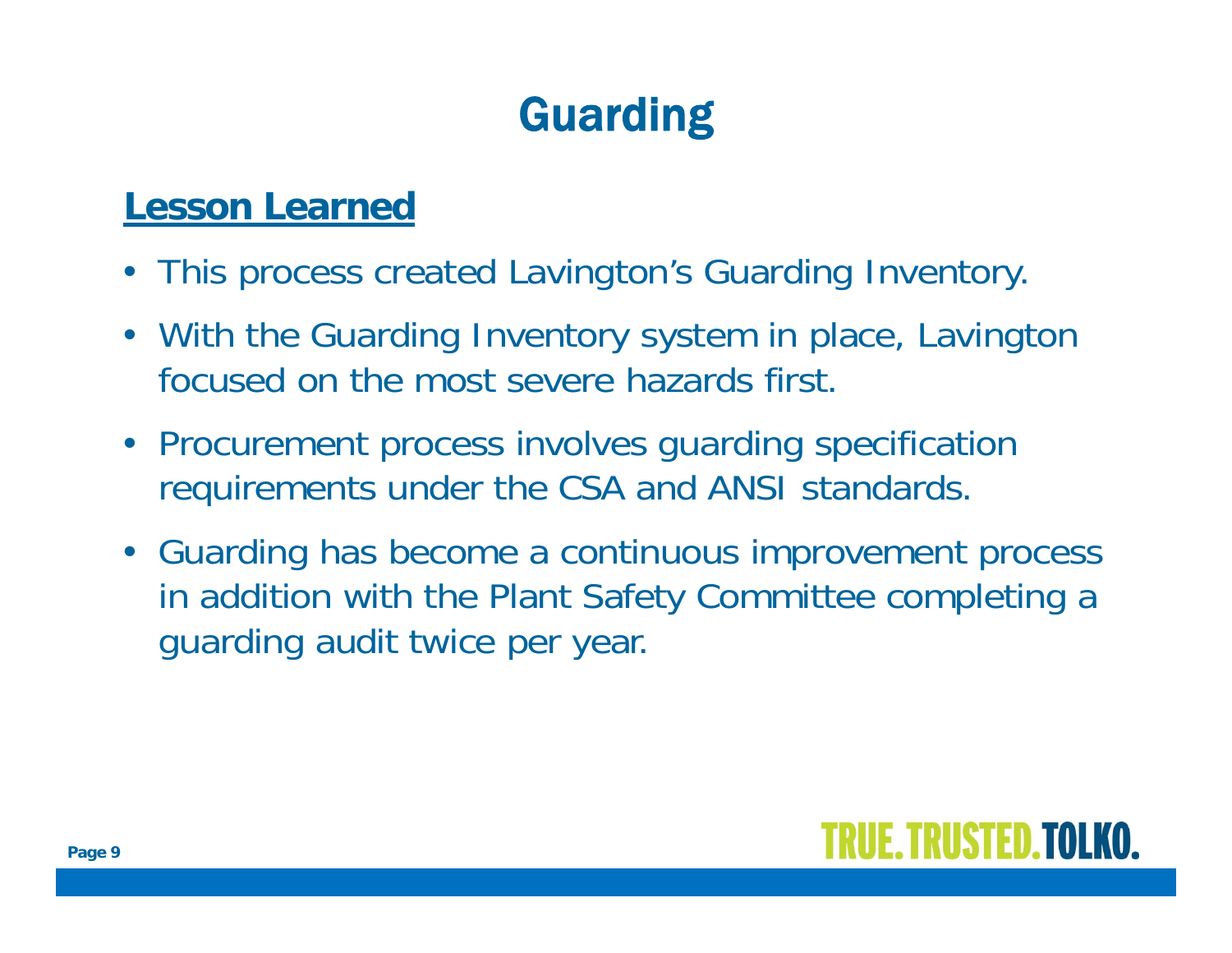## Perimeter Guarding

Based on the enhanced priority assessment, we installed/modified guards to meet compliance.

The two types of guards in use at Lavington Division are:

#### **Perimeter Guarding**

- Machinery was safeguarded by location, keeping people out of the area due to its potential of serious injury. Walkways, access platforms, or service ladders were guarded and locked.
- To enter these areas to perform any task (e.g. housekeeping), lockout is required.

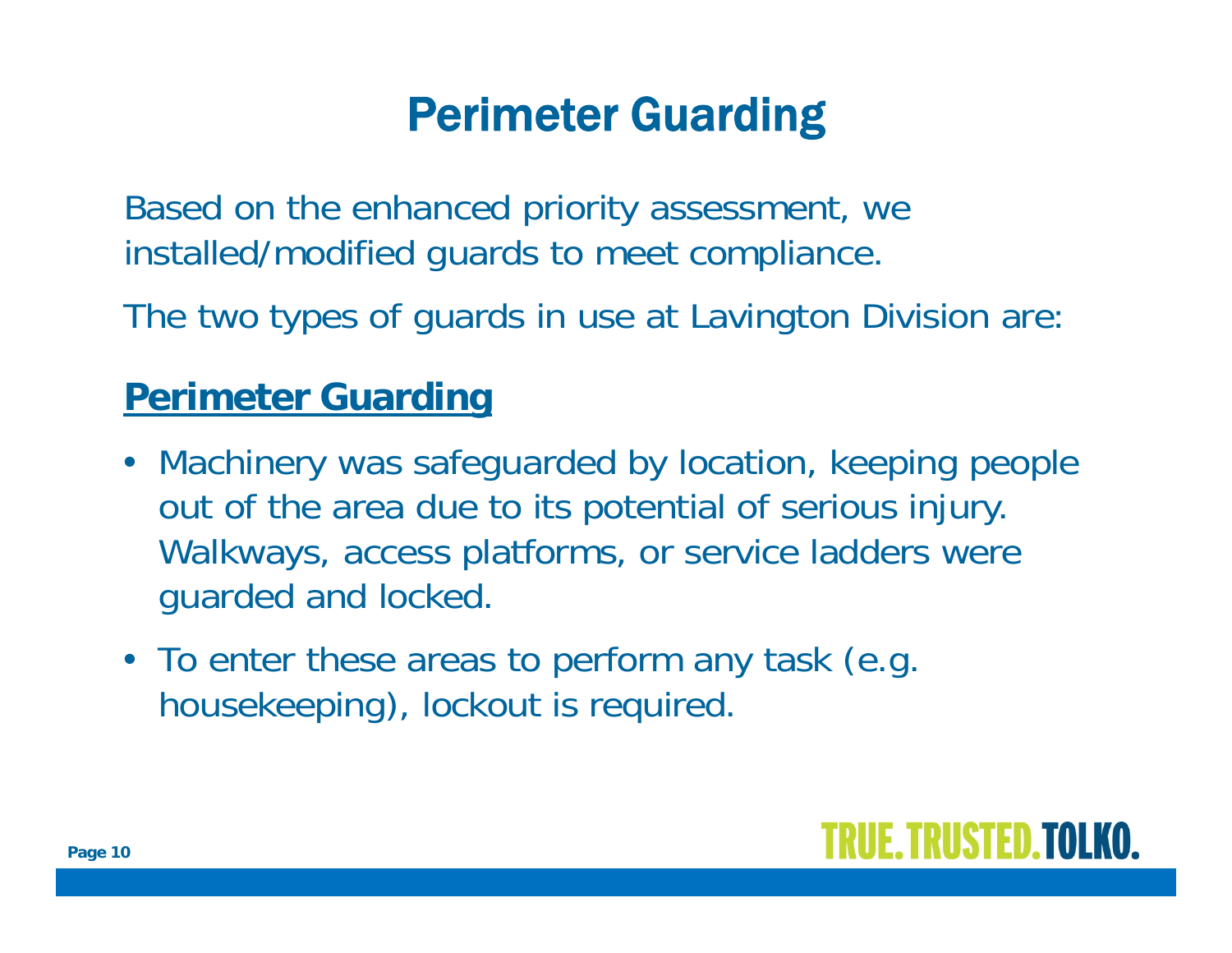#### Perimeter Guards

#### Before After





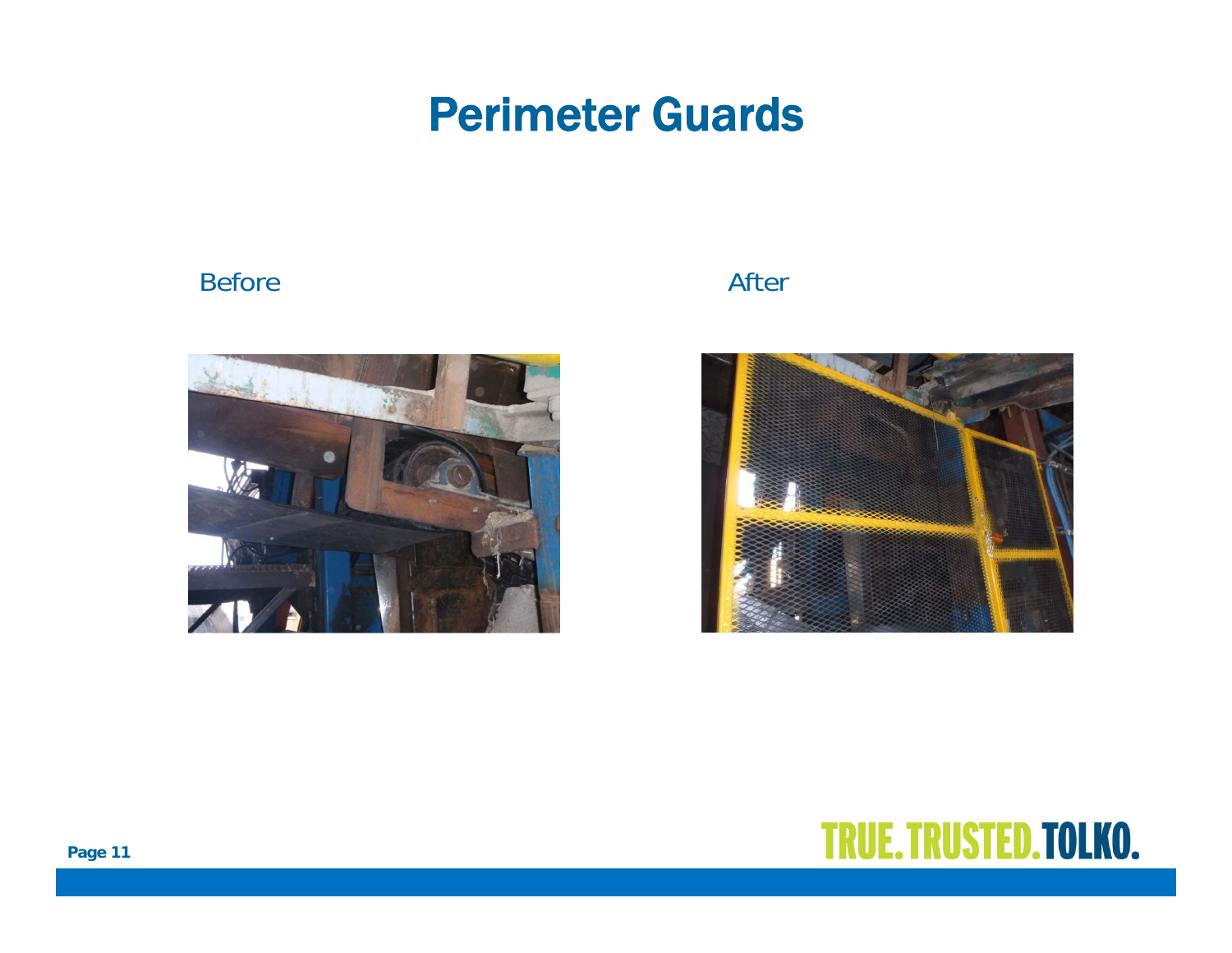#### Perimeter Guards





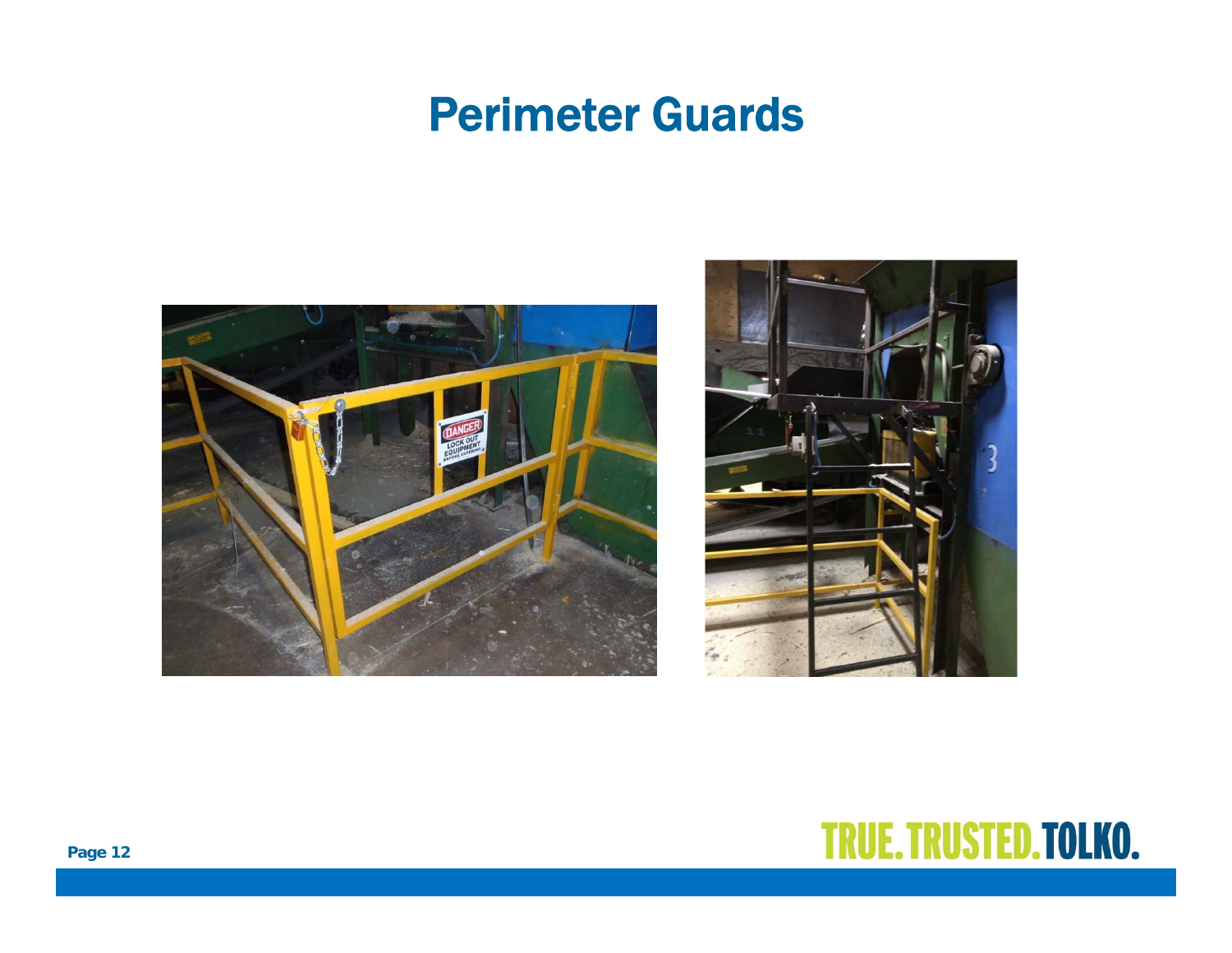#### Perimeter Guards





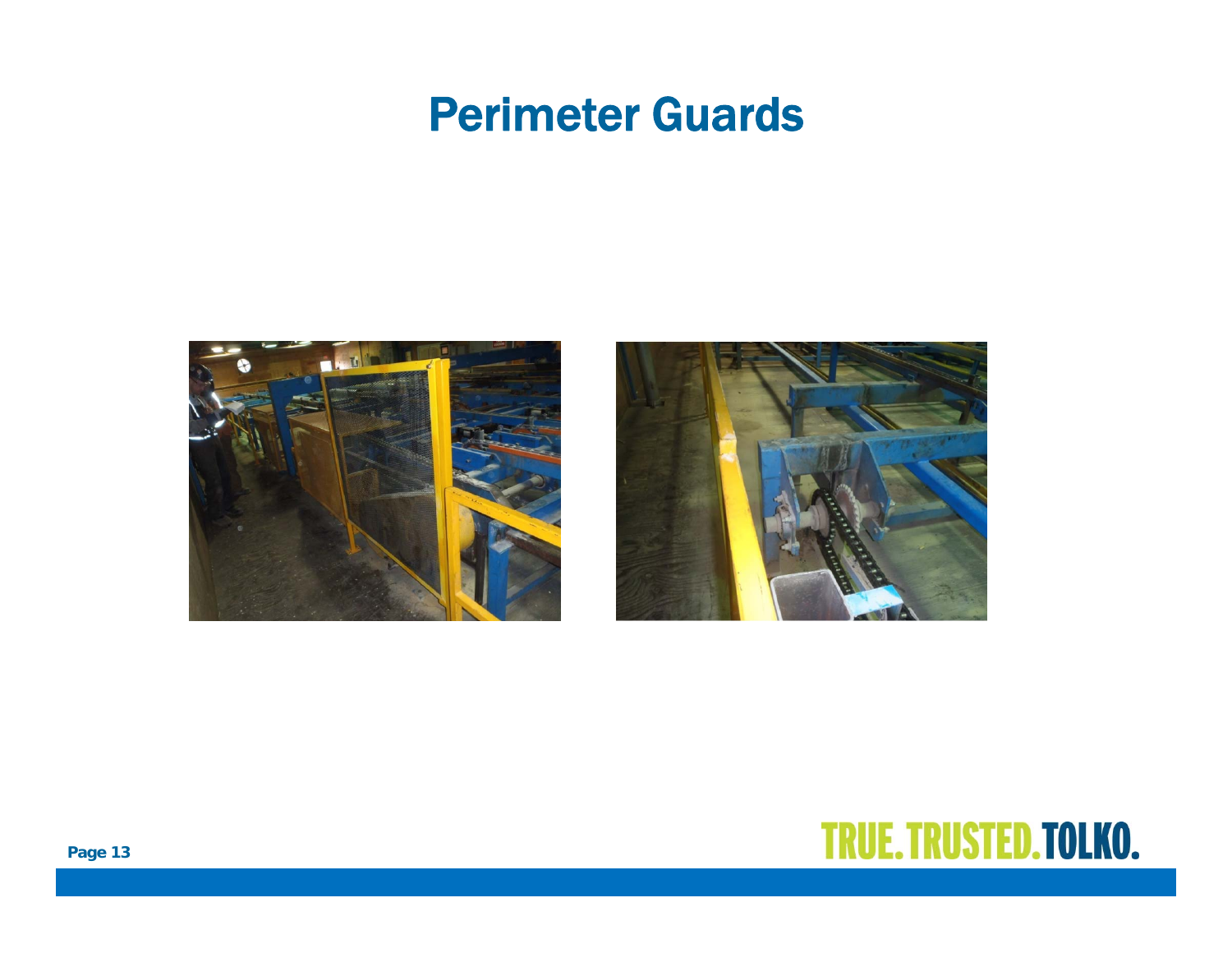Fixed Guards are the preferred means of safeguarding when access to the area is required during normal operation.

The **AUTO** method was used to ensure all fixed guards were designed to protect the dangerous areas, where you are not able to reach:

- **A**round the guard
- **U**nder the guard
- •**T**hrough the guard
- **O**ver the guard

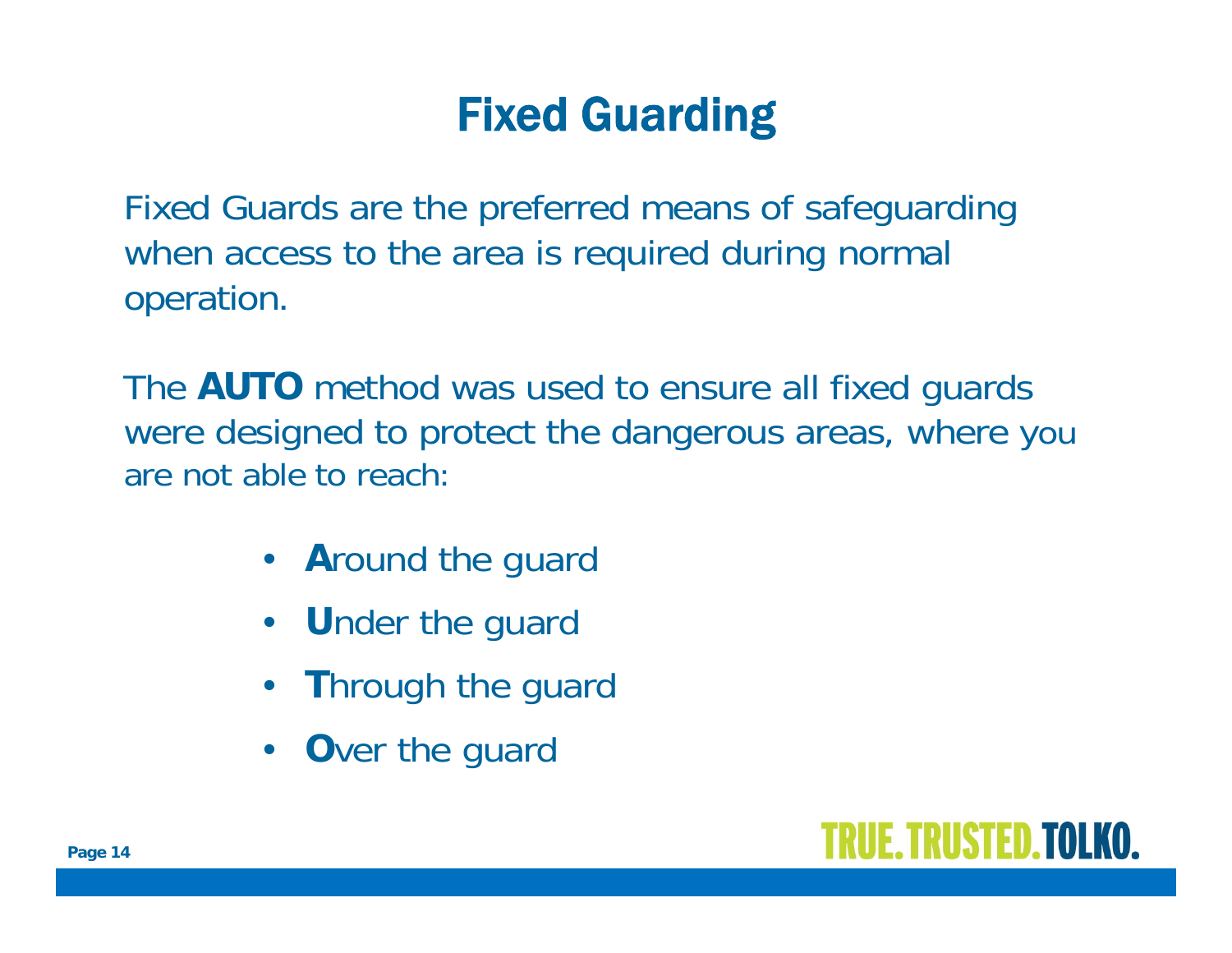Fixed barrier guards needed to:

- $\triangleright$ Offer good visibility to feed points
- $\sum_{i=1}^{n}$ Stand up to normal wear and tear
- $\sum_{i=1}^{n}$ Meet normal production and quality needs
- $\blacktriangleright$ Be difficult to modify or defeat

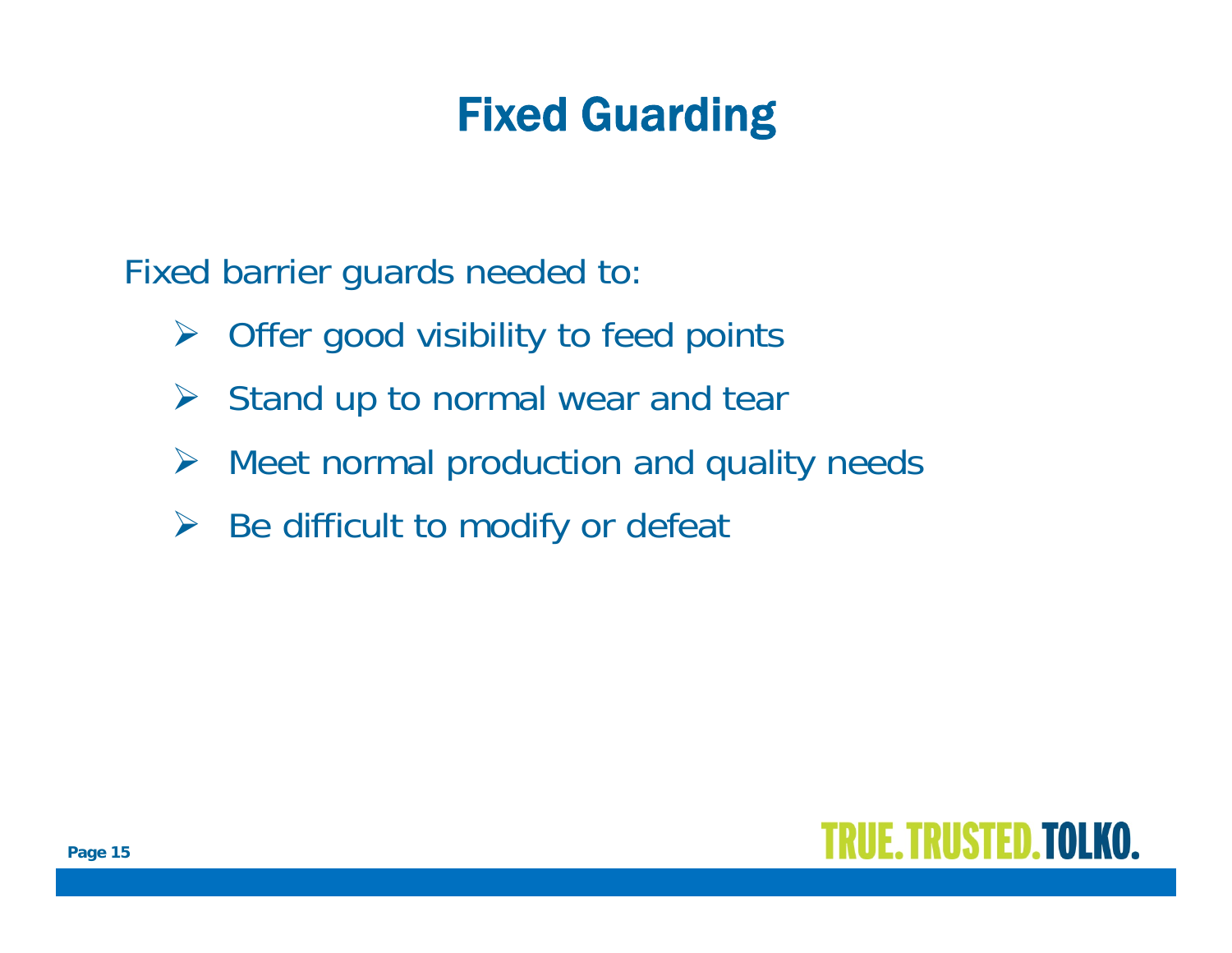- Guards must be at a safe distance from hazardous moving parts:
	- Use of black mesh or grid guarding material in order to maintain good visual of operating equipment.
	- The relationship between the size of the opening in the guard and the distance to the danger point was determined and the pinch point eliminated.

**Note:** Perimeter and barrier guarding require a tool for removal or access.

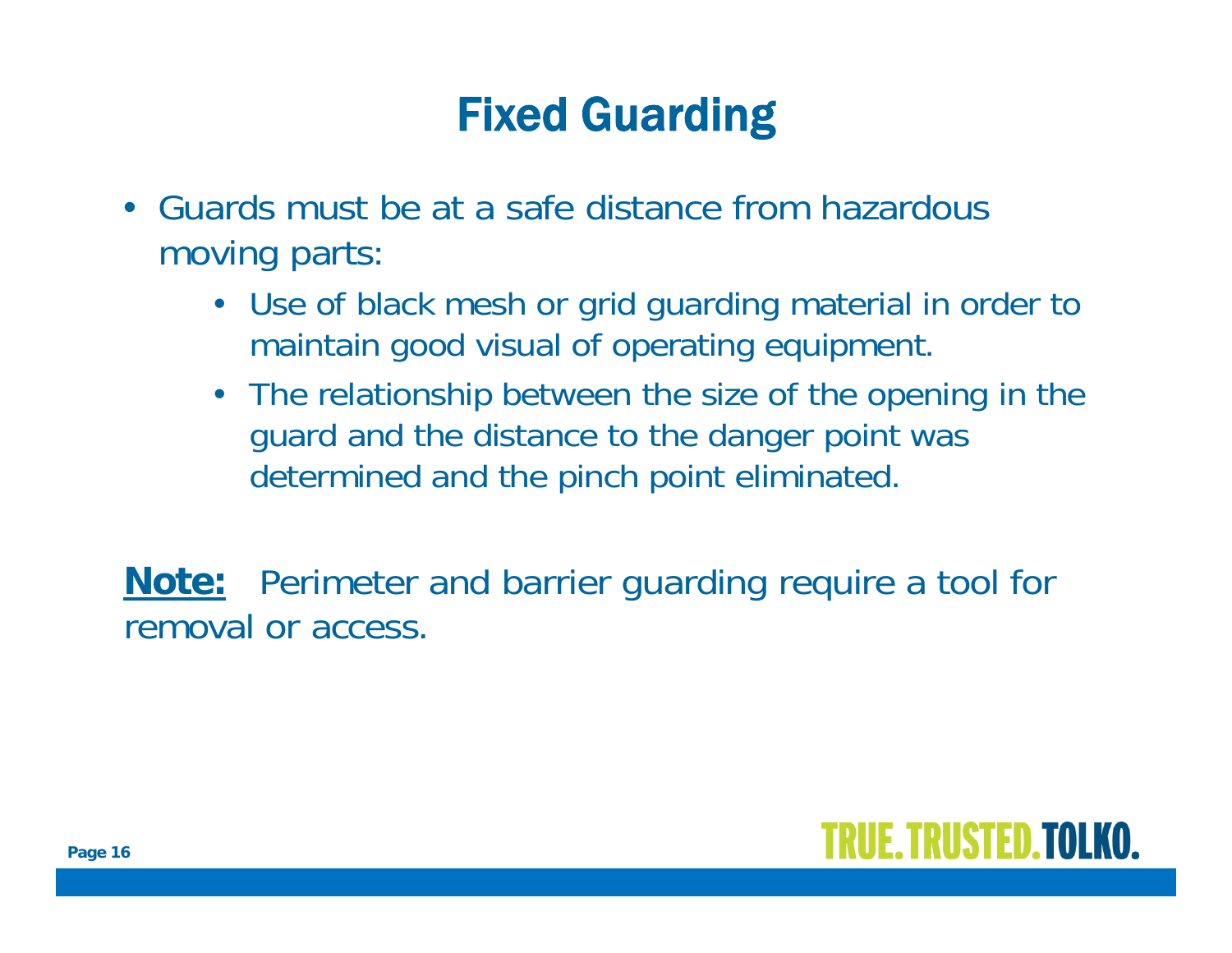#### Before



#### After



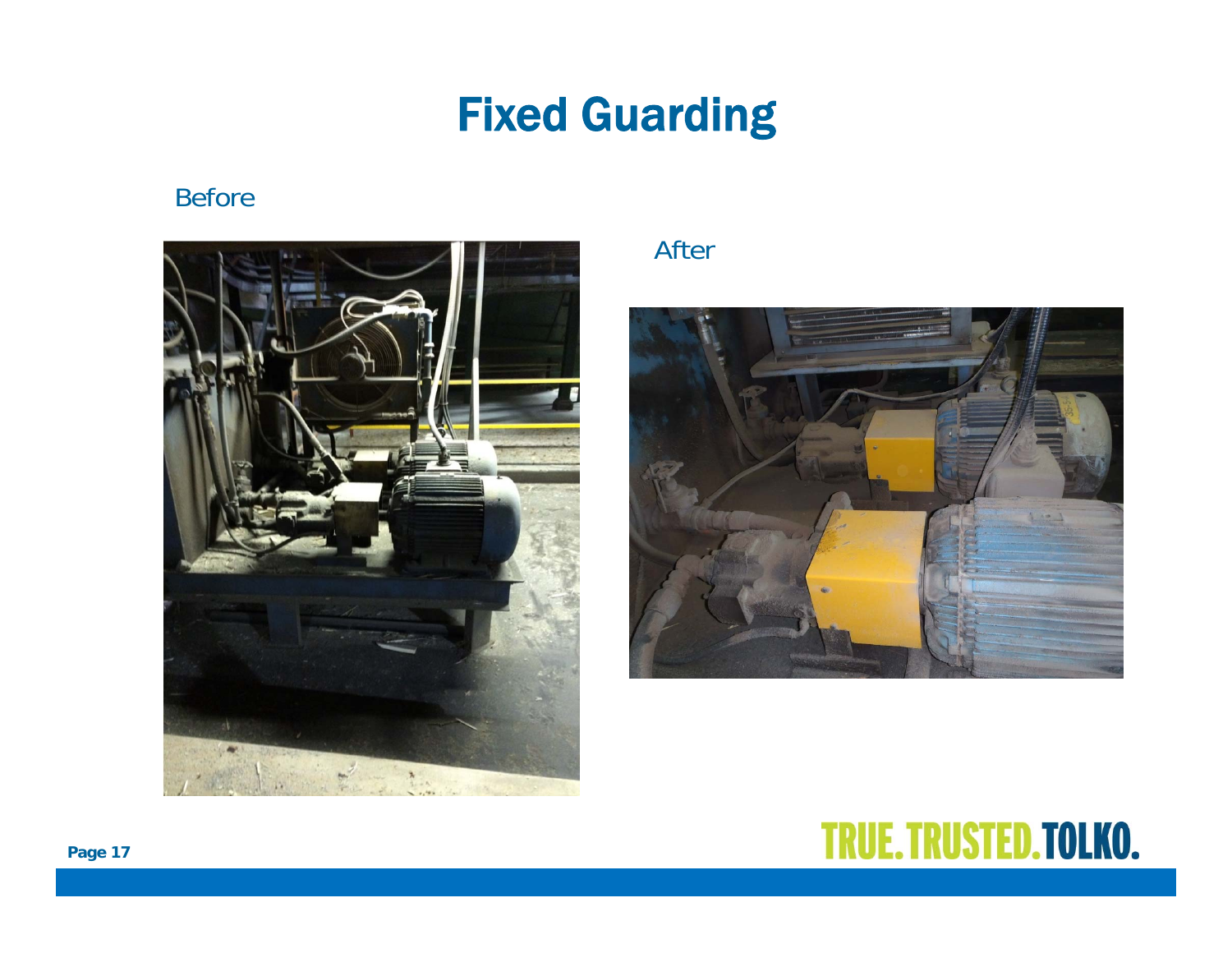## Guarding Audit Process

- Audits are conducted on an ongoing frequency to promote continuous improvement.
	- Supervisors and Workers are always inspecting guards to ensure compliance.
	- Issues are reported and corrected through a safety incident tracking and work order process.
	- The Plant Safety Committee complete frequent site inspections to ensure compliance using a site inspection process.
	- Internal and/or external 3<sup>rd</sup> party audits conducted annually.

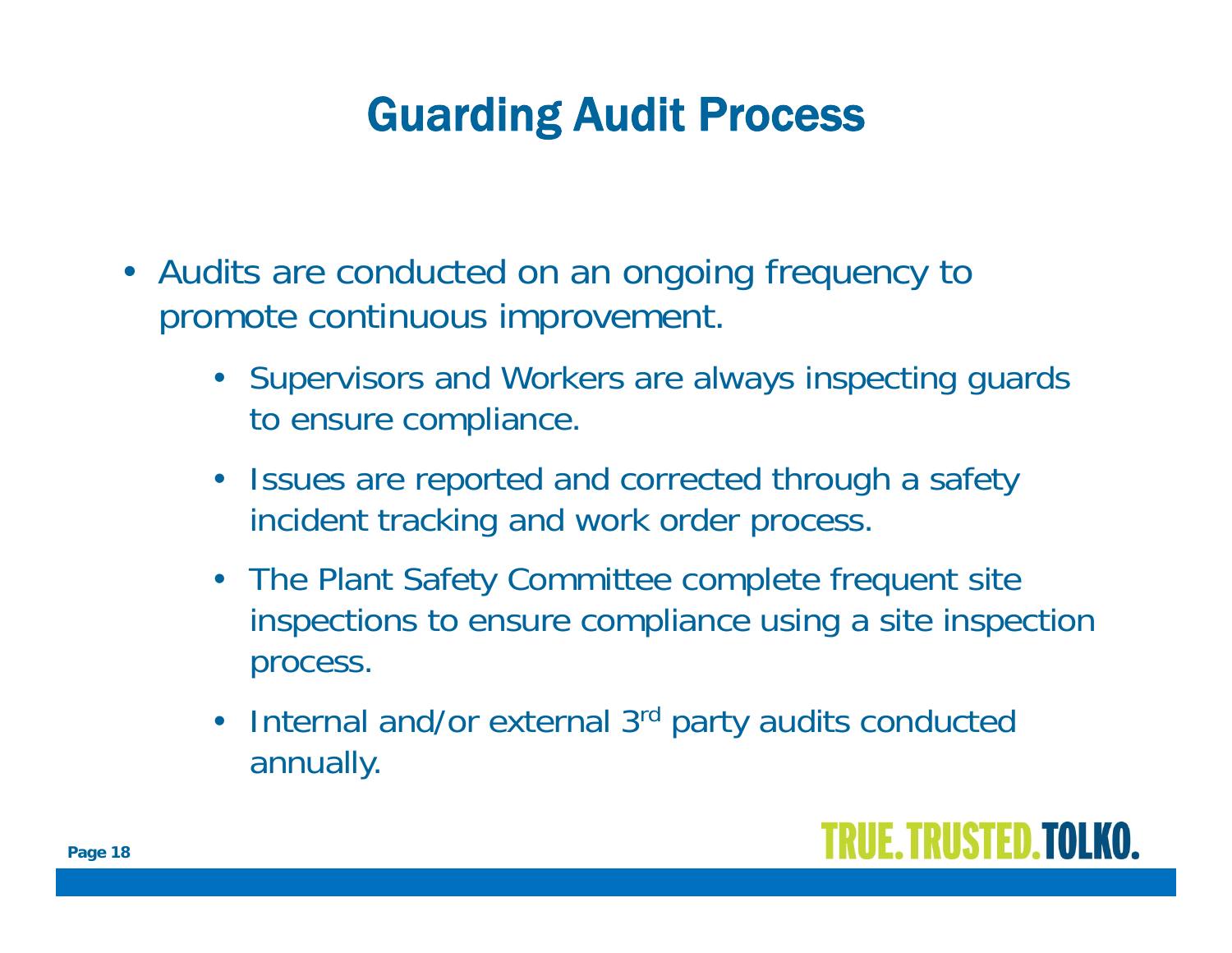#### **In the Past**

- • Orientations and indoctrinations were conducted by the Supervisors prior to new and young workers commencing work.
	- **≻ Classroom orientation**
	- Written safety quiz
	- $\triangleright$  Mill tour with lockout demos
	- Work place hazard identification training
- $\bullet$  Lavington did not differentiate the specific needs of Young Workers.
	- $\triangleright$  Risk tolerance
	- > Schedules (fatigue management program)
	- $\triangleright$  Not all the workers carried a radio for communications
	- **≻** Some of the young workers worked alone

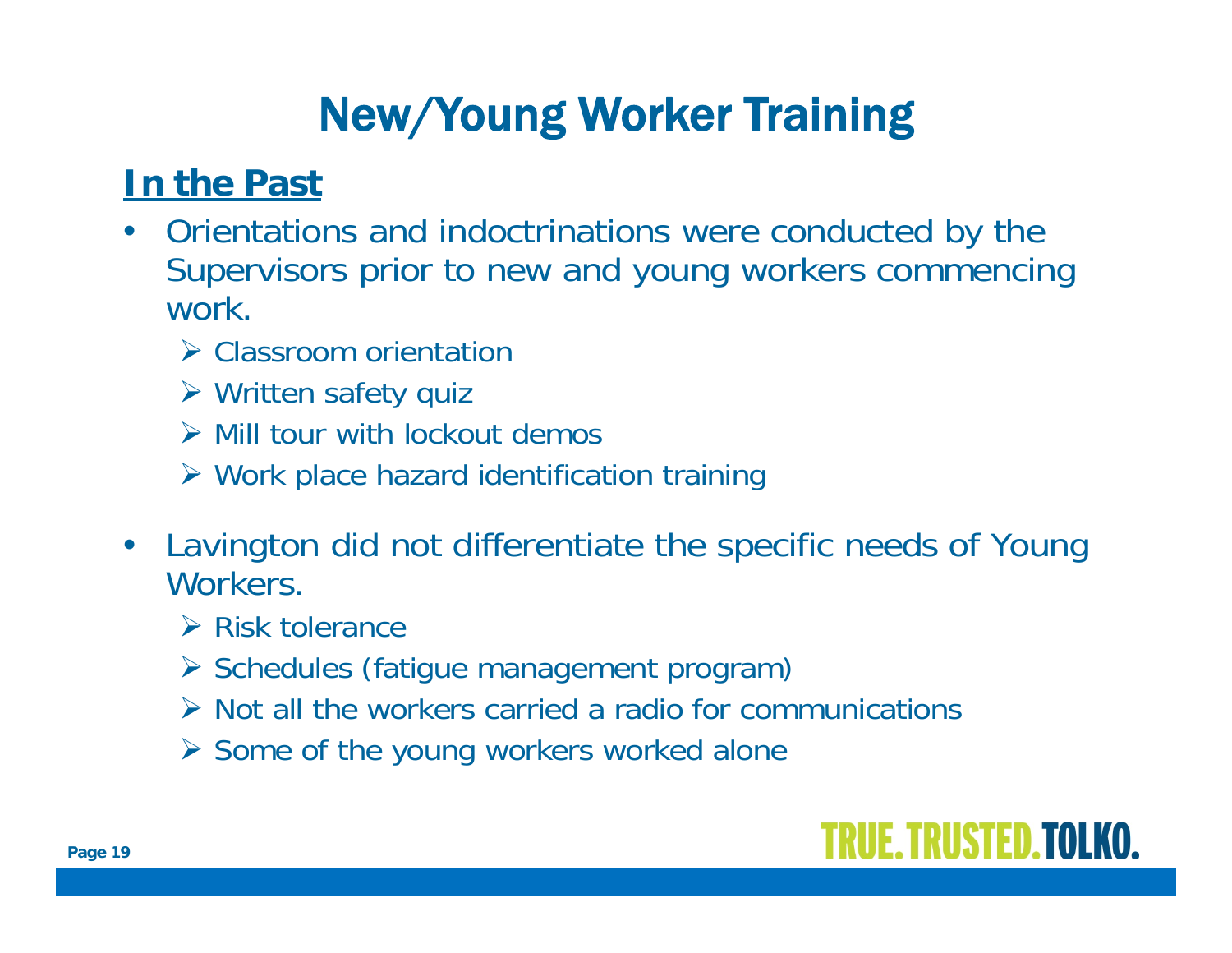#### **In the Past**

- Young Workers were hired as casuals to work on graveyard and weekend clean-up crews to meet combustible dust requirements.
- Lavington Division did not have specific standards in place for supervision of new/young workers.
	- $\triangleright$  Supervisor to worker ratio.
	- Standardized observation process.

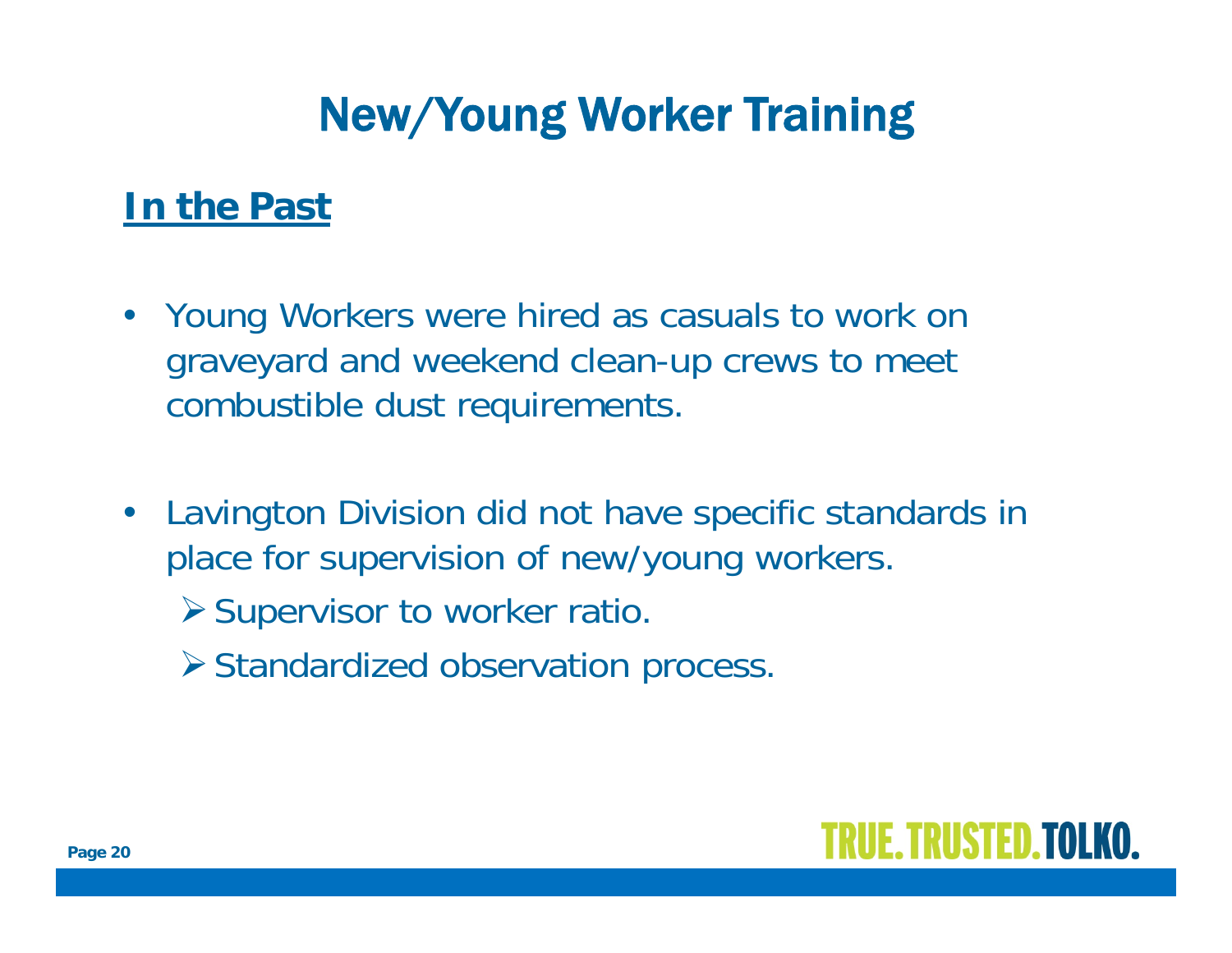#### **Lessons Learned**

- New/Young Worker indoctrination has been enhanced and the delivery encompasses more time to ensure critical content is retained.
	- New and young workers are paired up with an experienced worker for the first 6 weeks of employment.
	- **≻** An observation process requires more frequent observations and discussions with new and young workers.
- Utilizing experienced workers on a revised clean-up schedule to reduce reliance on young workers.
- Focusing on engineering to eliminate dust at the source to mitigate the reliance on clean-up.

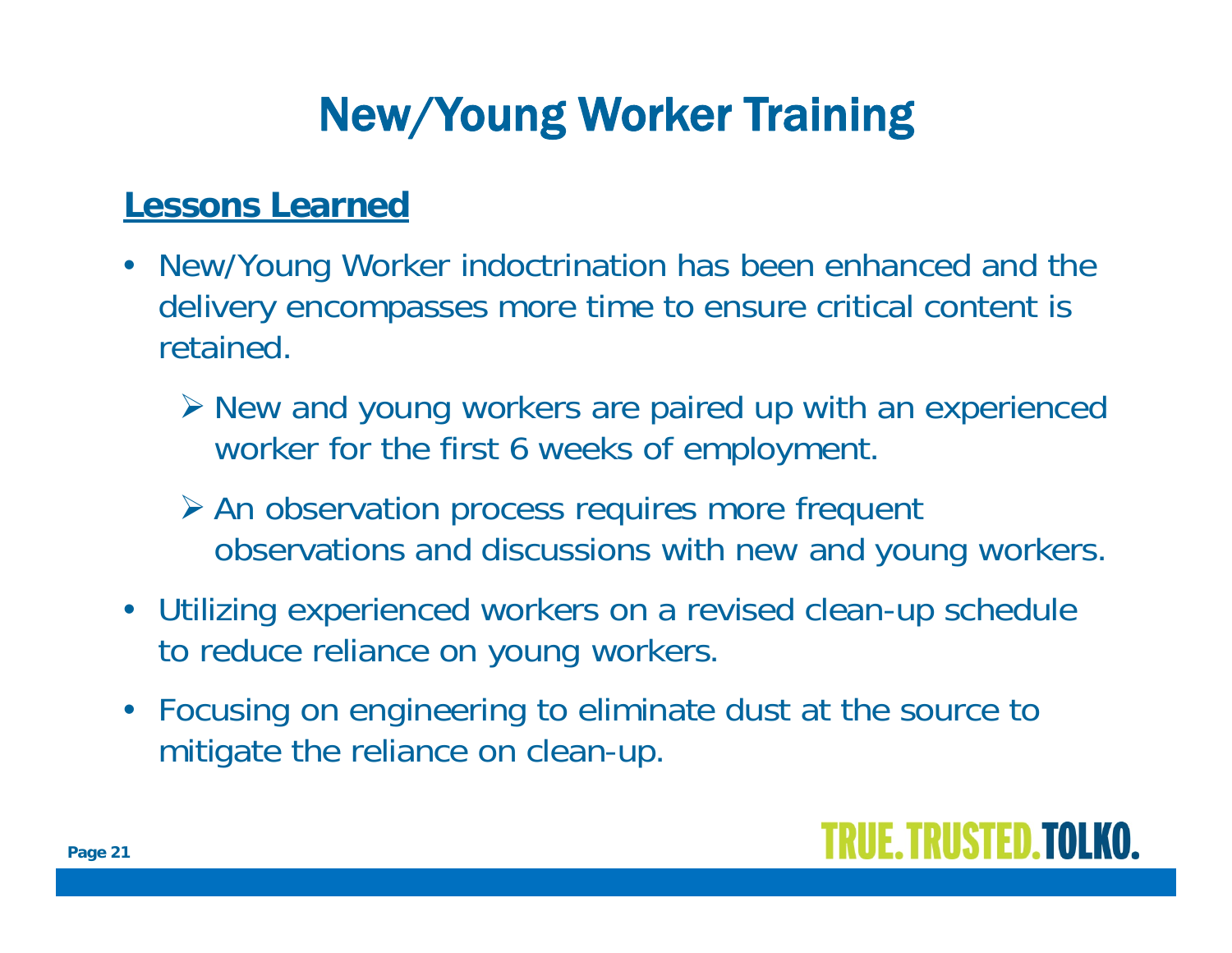#### **Lessons Learned**

- A dedicated Clean-up Crew Supervisor with smaller crew size.
- All workers can be contacted by radio for communications and a 'buddy system' has been put in place.
- We introduced the PASS (Pre-Job Assessment Safety System) card for workers to identify hazards prior and during lock out and upset conditions.

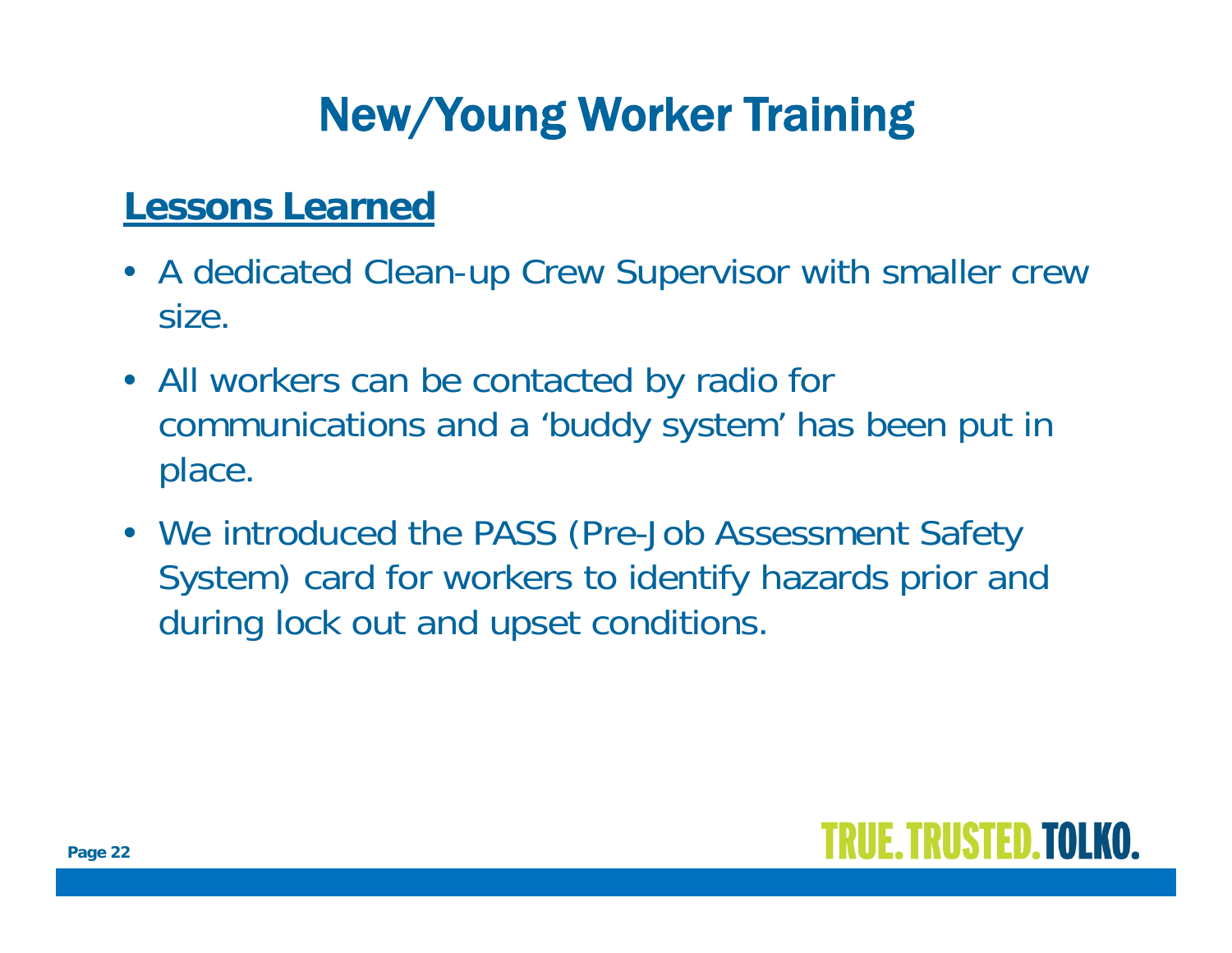## **Supervisors**

#### **In the Past**

There was a disconnect from management's expectations of supervisors and the supervisor's ability to deliver on them. (for example; verifying a compliant lockout)

- $\triangleright$  No processes were in place to measure the effectiveness of our supervision.
- Supervisor training was not structured and we relied heavily on "peer-to-peer" training for new supervisors and chargehands.
- Lack of standards were put in place to clarify expectations.

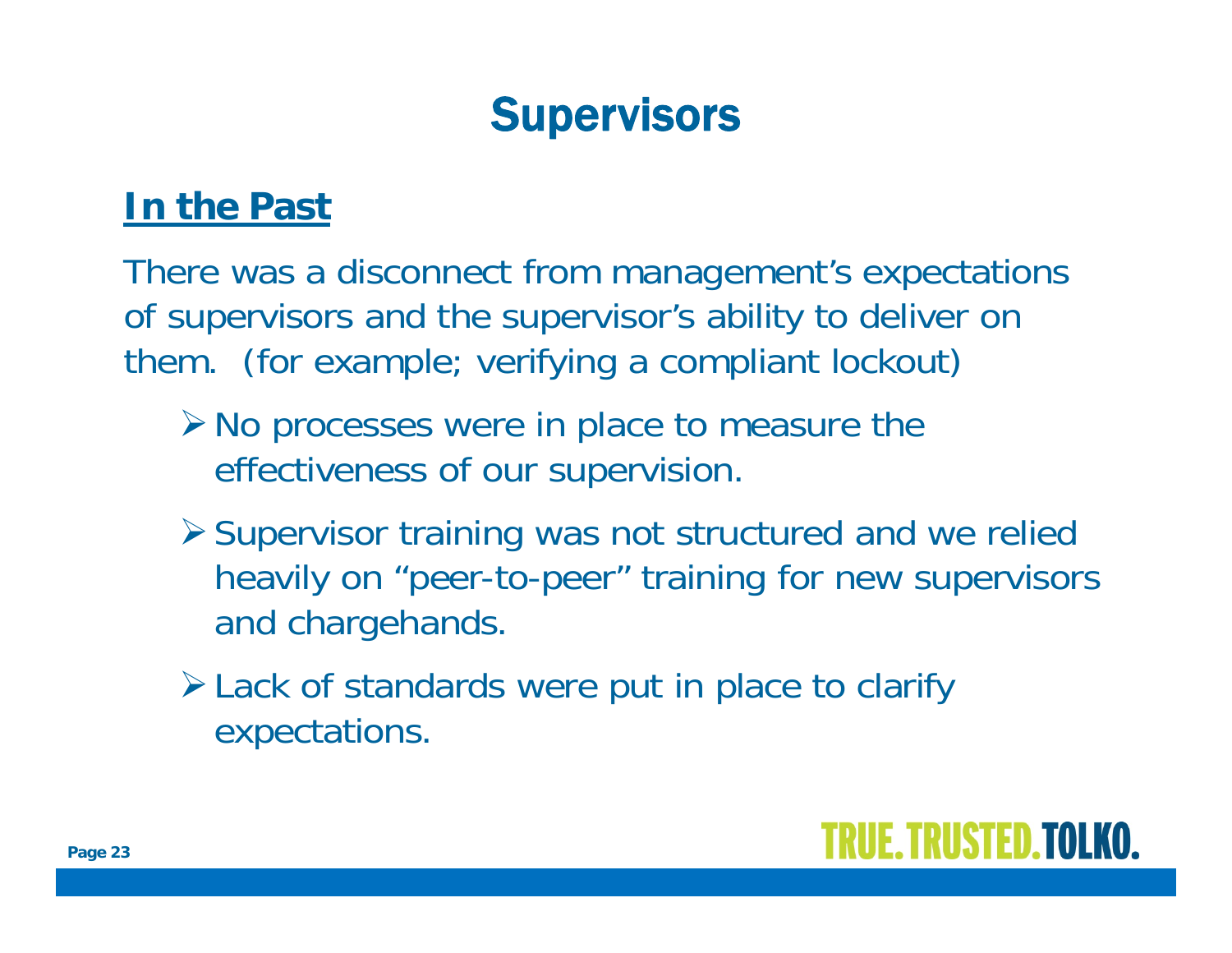## **Supervisors**

#### **Lessons Learned**

- $\bullet$  Standards and expectations are clearly communicated to all supervisors and employees.
- $\bullet$  Lavington utilizes both internal and external facility audit processes to help determine the effectiveness of their supervision.
- $\bullet$  A 'Supervisor Observation' process was introduced to ensure safe work behaviors by all employees are being reviewed frequently.
	- ▶ Behaviors are observed one-on-one
		- Feedback is provided
		- Coaching is completed and documented
		- Superintendent audits process

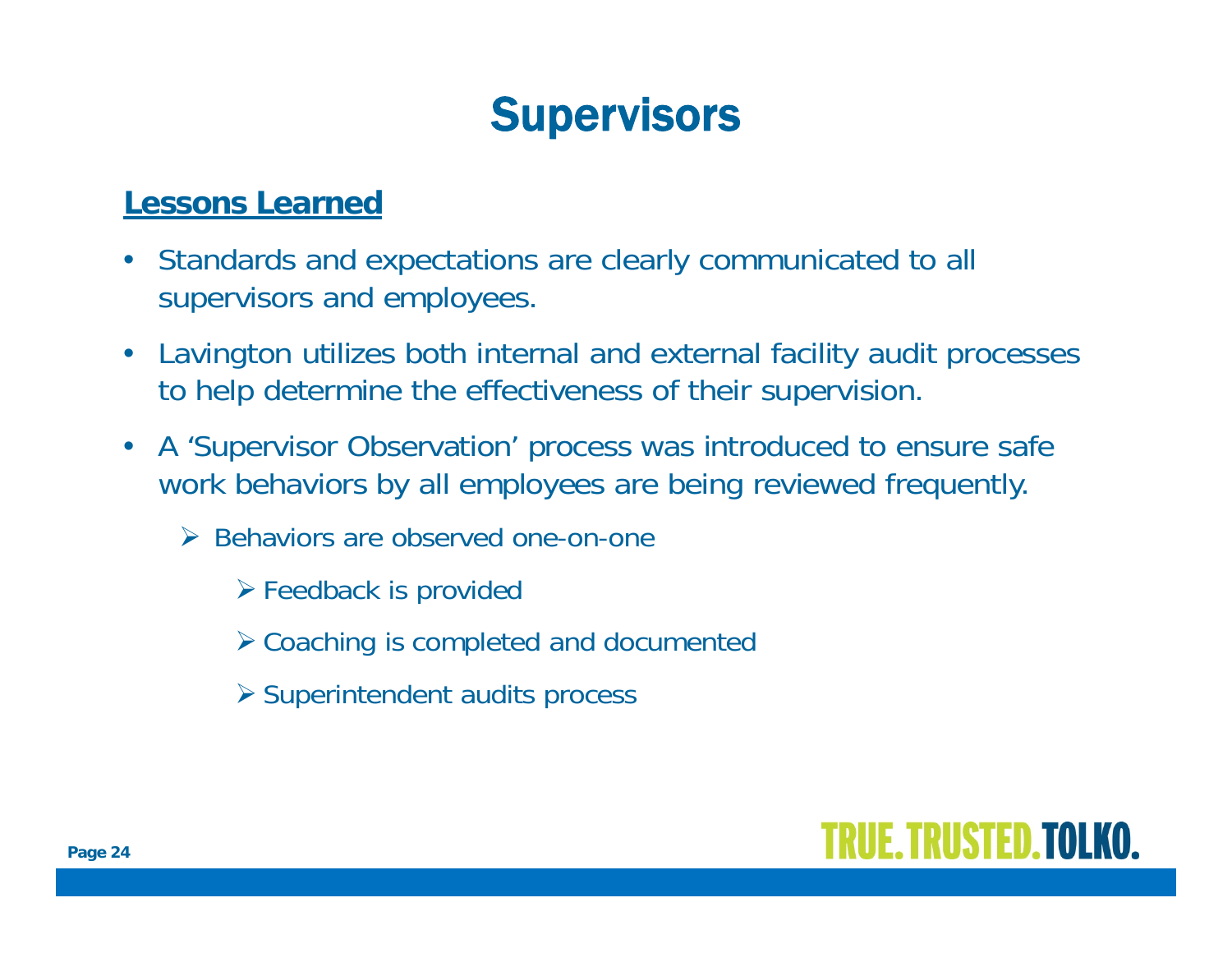## **Supervisors**

#### **Lessons Learned**

- Tolko Lavington is moving to a more structured Supervisor Development program that ensures fundamentals are taught early on before someone runs a crew.
- The New Worker evaluation process requires the Supervisor to spend quality time with the new employee to ensure they understand his/her role in dealing with hazards and safety.